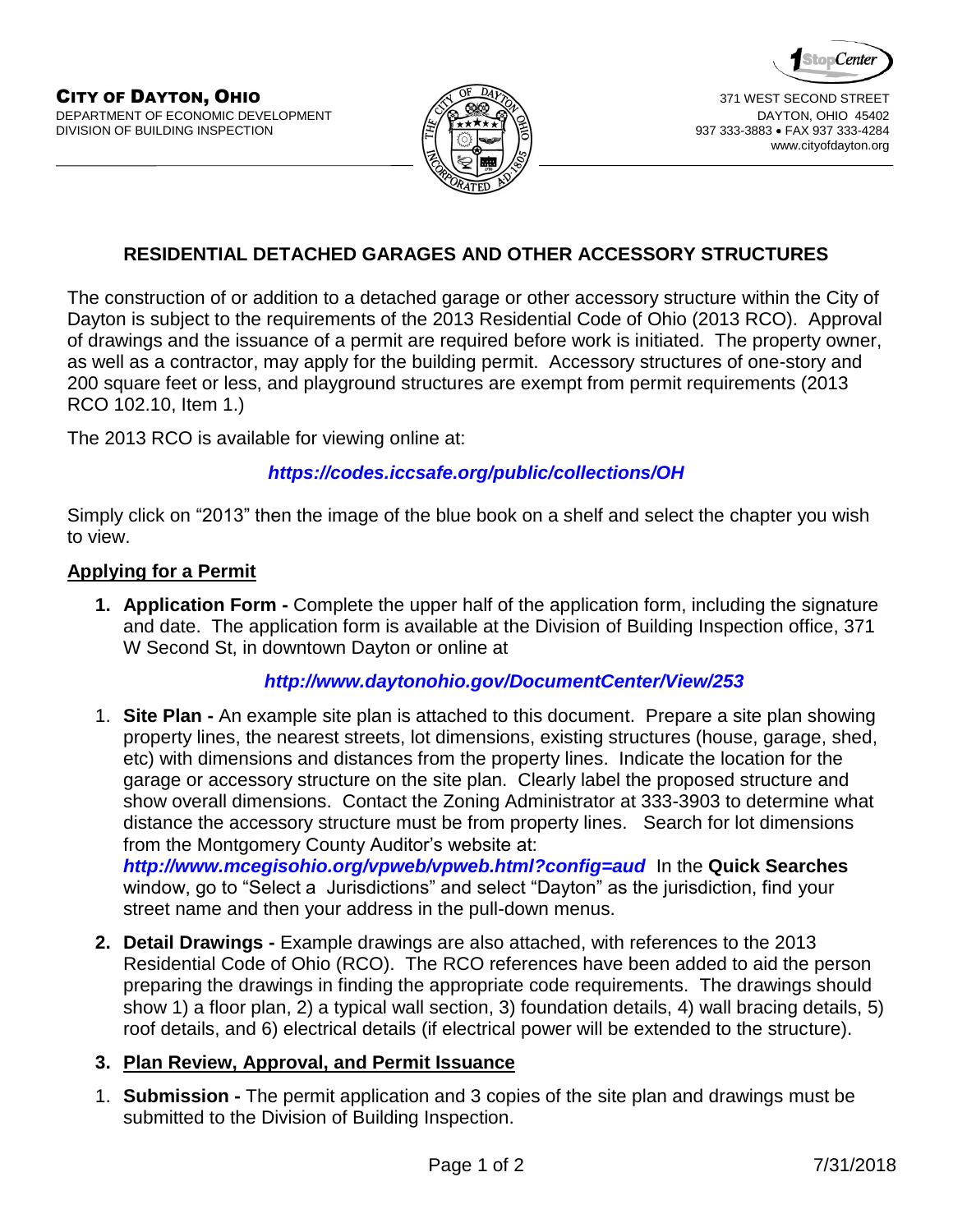## **RESIDENTIAL DETACHED GARAGES AND OTHER ACCESSORY STRUCTURES (CONT.)**

- 2. **Review -** The application and drawings will be reviewed for compliance with zoning requirements and with applicable requirements of the 2013 RCO. The applicant will be contacted if additional information is needed or if the drawings do not comply with the 2013 RCO.
- 3. **Building Permit Issuance –** When documents are approved, the applicant will be contacted that the permit and plans are available at the Building Inspection office. A permit fee must be paid at the time the permit is obtained. The building permit becomes invalid if work does not commence within the 12 month period following permit issuance.
- 4. **Electrical Permit –** A separate permit for electrical work must be obtained if the project includes extending electrical power to the structure.

## **Permit Fees**

Permit fees are determined by the estimated cost of the garage or accessory structure. These fees help offset the costs to the City of Dayton for the required inspections and other related costs. Call 333-3986 or 333-6794 for an estimate of the permit fees based on your estimated construction cost.

## **Inspections During Construction**

There are several steps in construction of a garage or accessory structure that require inspection.

- 1. **Footing Inspection –** The first inspection must take place after excavating for the footings, the forms are set, and before any concrete is poured. This allows the depth, size and layout of the foundation to be confirmed.
- 2. **Electrical Rough-in Inspection –** This inspection confirms the National Electric Code requirements are being met and is conducted before the framing inspection and prior to installing fixtures or appliances.
- 3. **Framing Inspection –** The third inspection must take place prior to any interior finishes being installed. This allows the beams, joints, ledger, lateral load connection, and connections to be confirmed. The roofing system (sheathing, underlayment and shingles) can be installed prior to this inspection.
- 4. **Final Inspections –** When the siding, doors, windows, fixtures, and other finish items have been completed, the final inspection must be successfully completed before the structure can be put into use for its intended purpose.

## **Resources**

- APA Wall Bracing Calculator **<http://www.apawood.org/calculator>**
- 2013 Residential Code of Ohio a link is given in the General Comments, above.
- Residential Detached Garage and Other Accessory Structures Checklist of the City of Dayton*.*
- Online design software may not meet the minimum requirements of the 2013 RCO. All structures constructed in the City of Dayton must comply with the applicable requirements of 2013 RCO.)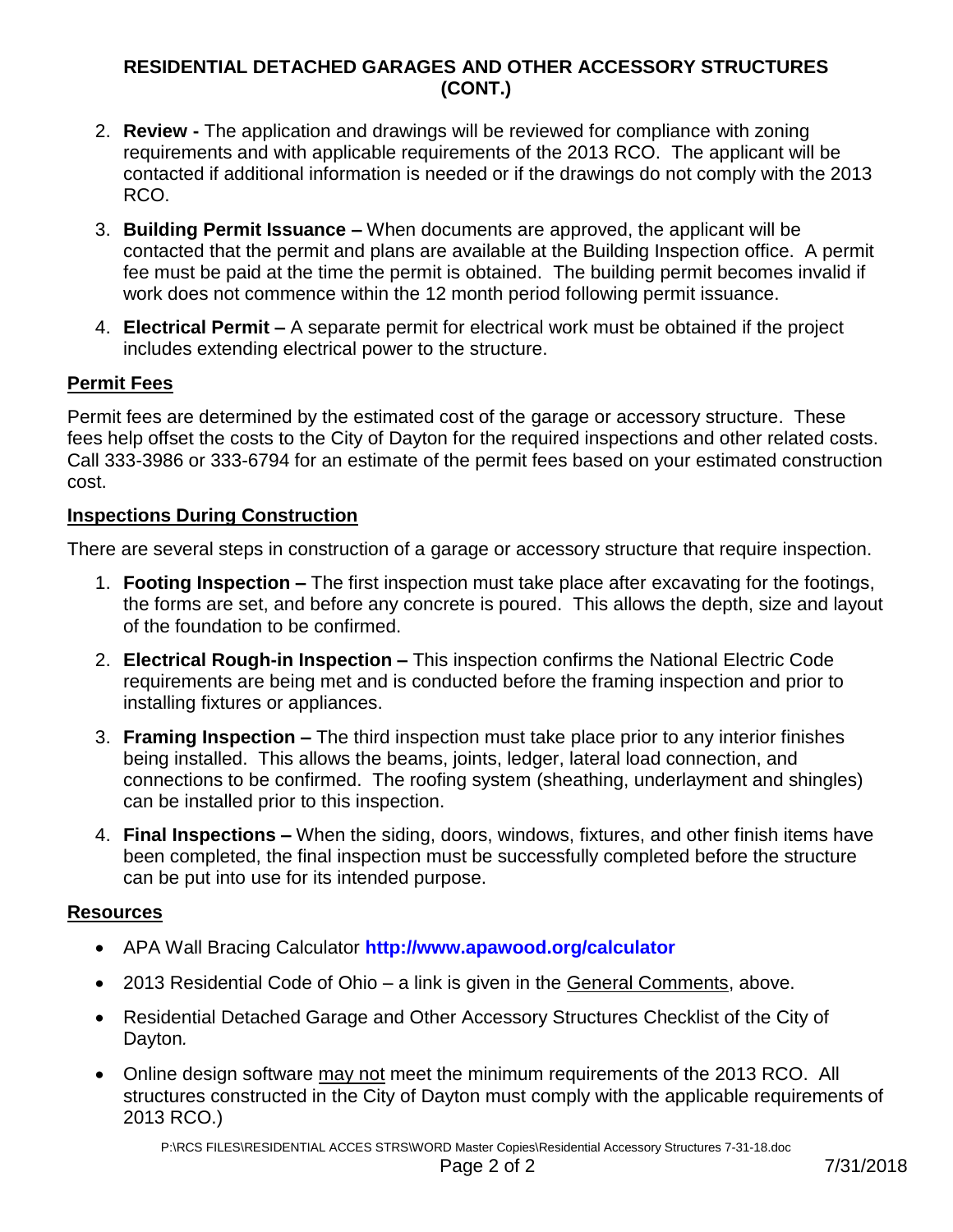47 EVERY AV.



# LIST OF DRAWINGS RCO 106.1.3

DWG 1A · SITE PLAN, STREET ENTRANCE

DWG 1B-SITE PLAN, ALLEY ENTRANCE

DWG 2- FLOOR PLAN

DWG 3 - WALL AND FOUNDATION SECTION

DWG 4 - WALL BRACING AND ROOF DETAILS

DWG 5 - ELECTRICAL PLAN

DRAWN BY: RCO 106.2 47 EVERY AV.

DAYTON, OH 454XX 937- XXX - XXX X EMAIL @ PROVIDER.CON

MARCH ZOIT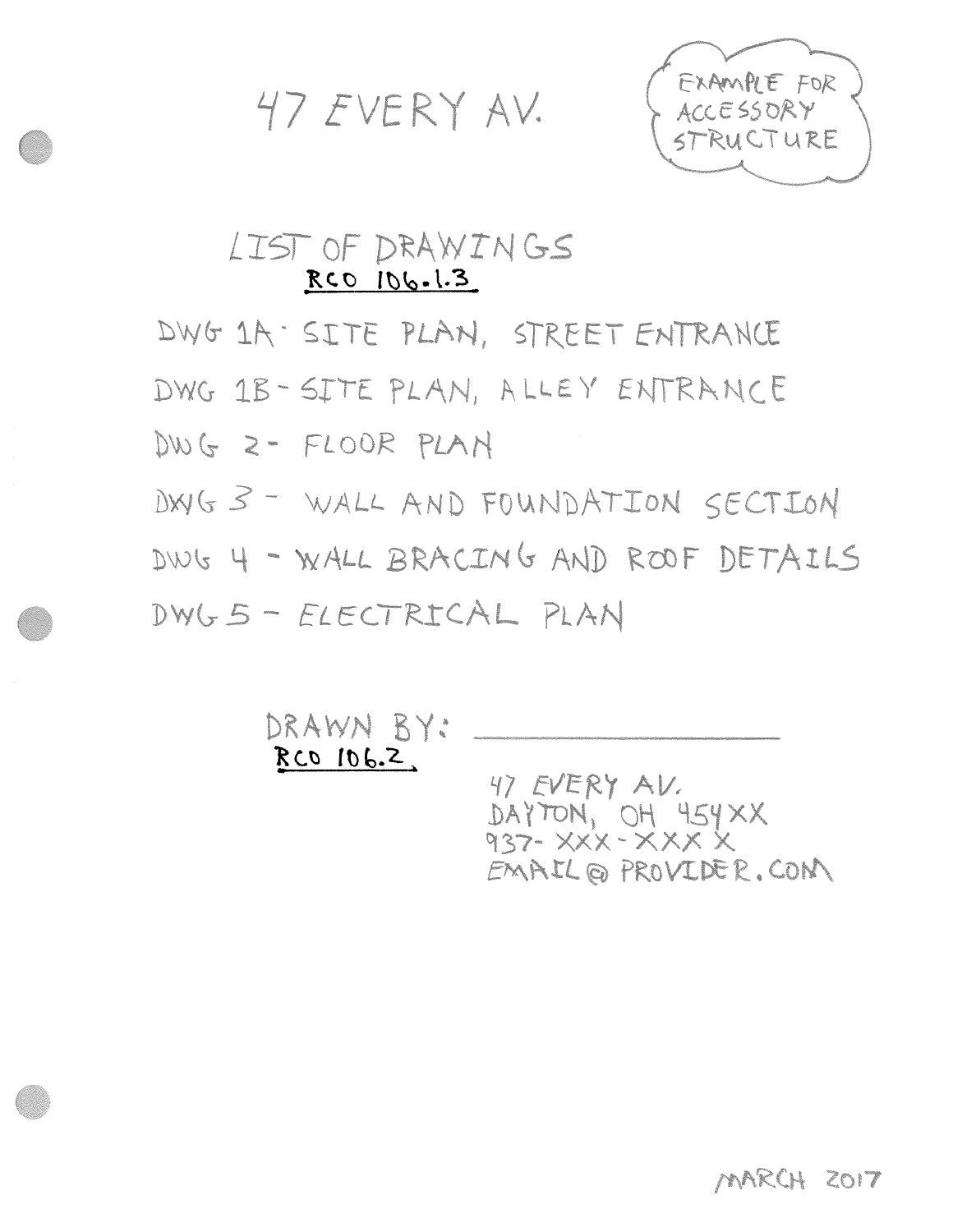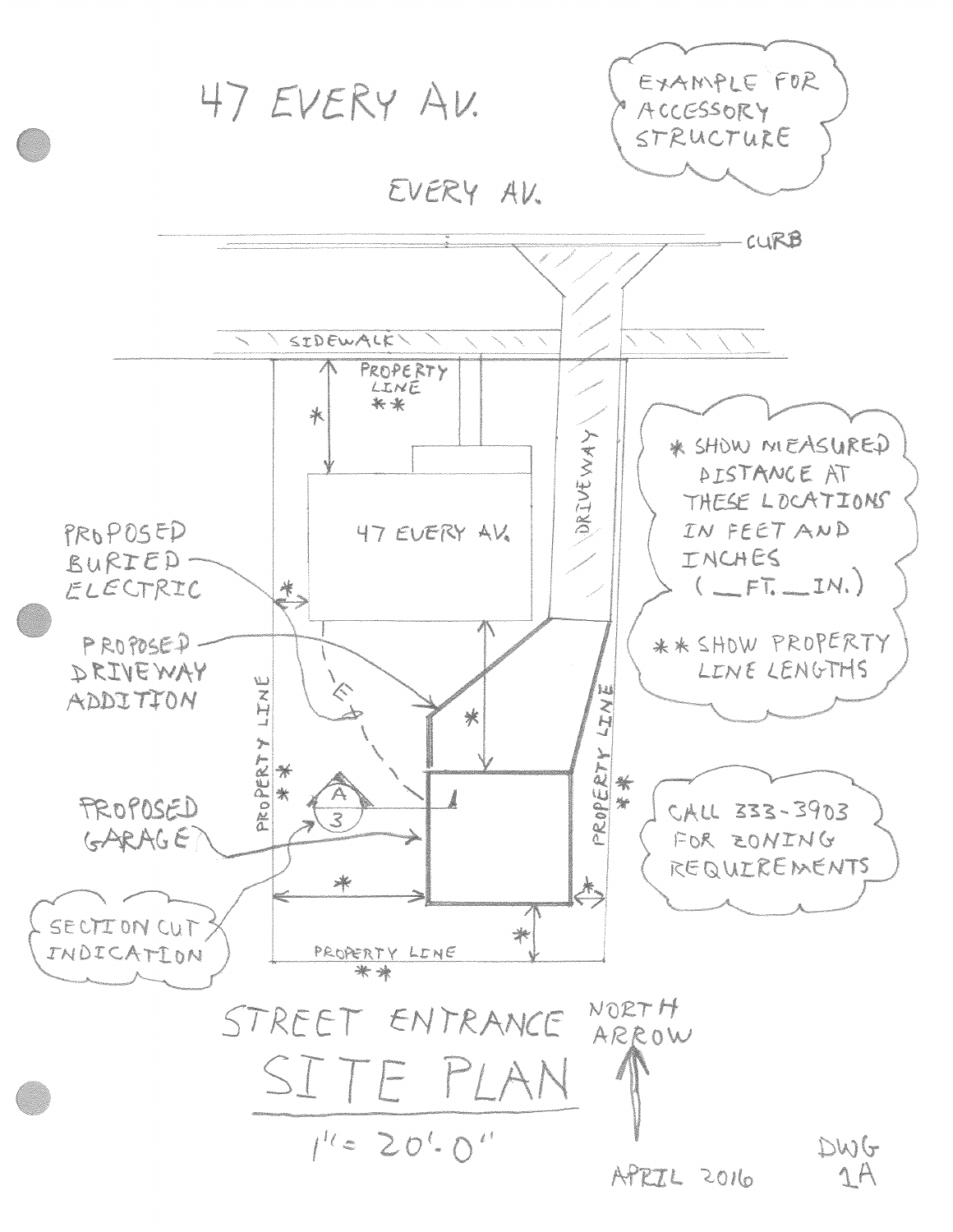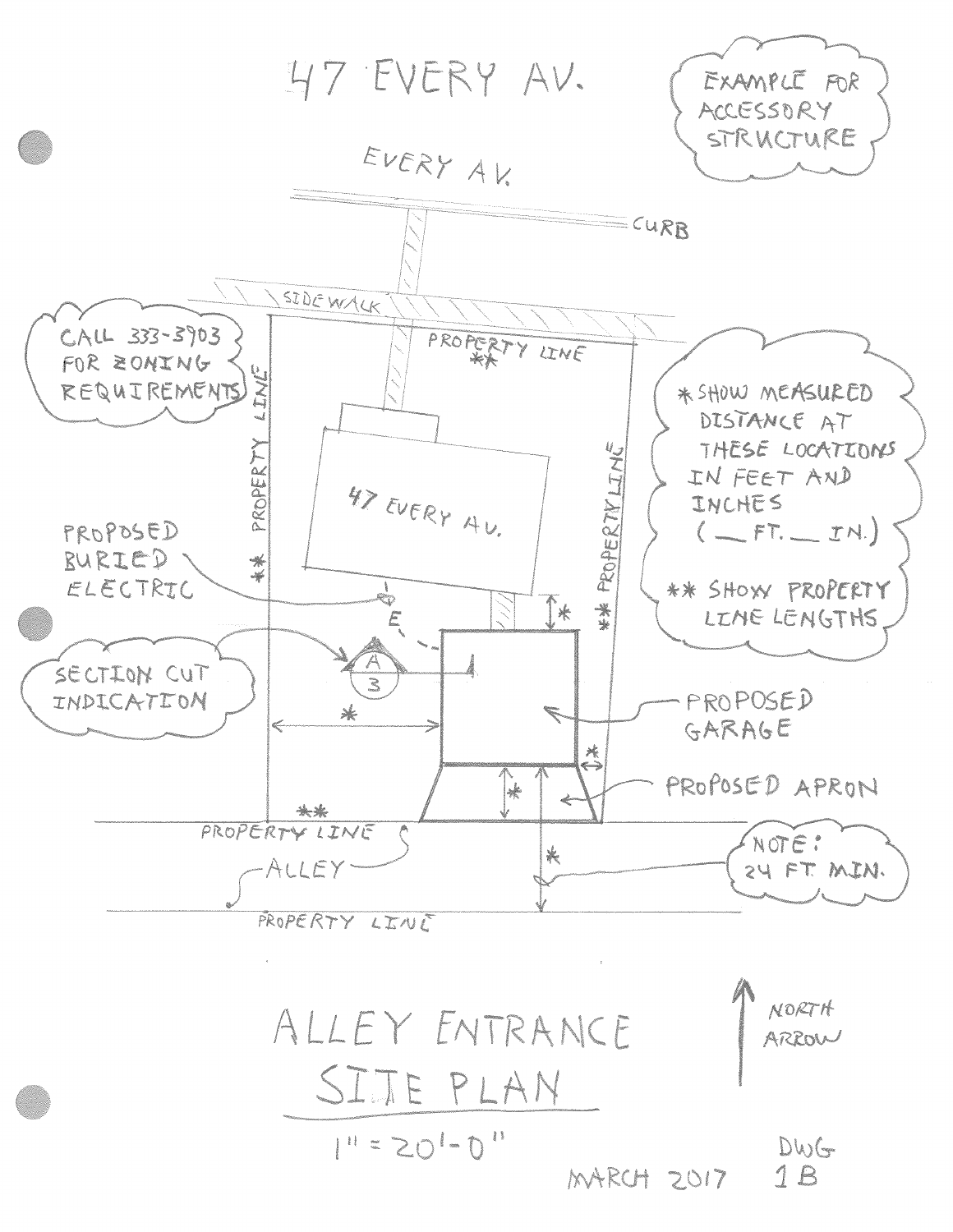47 EUERY AV



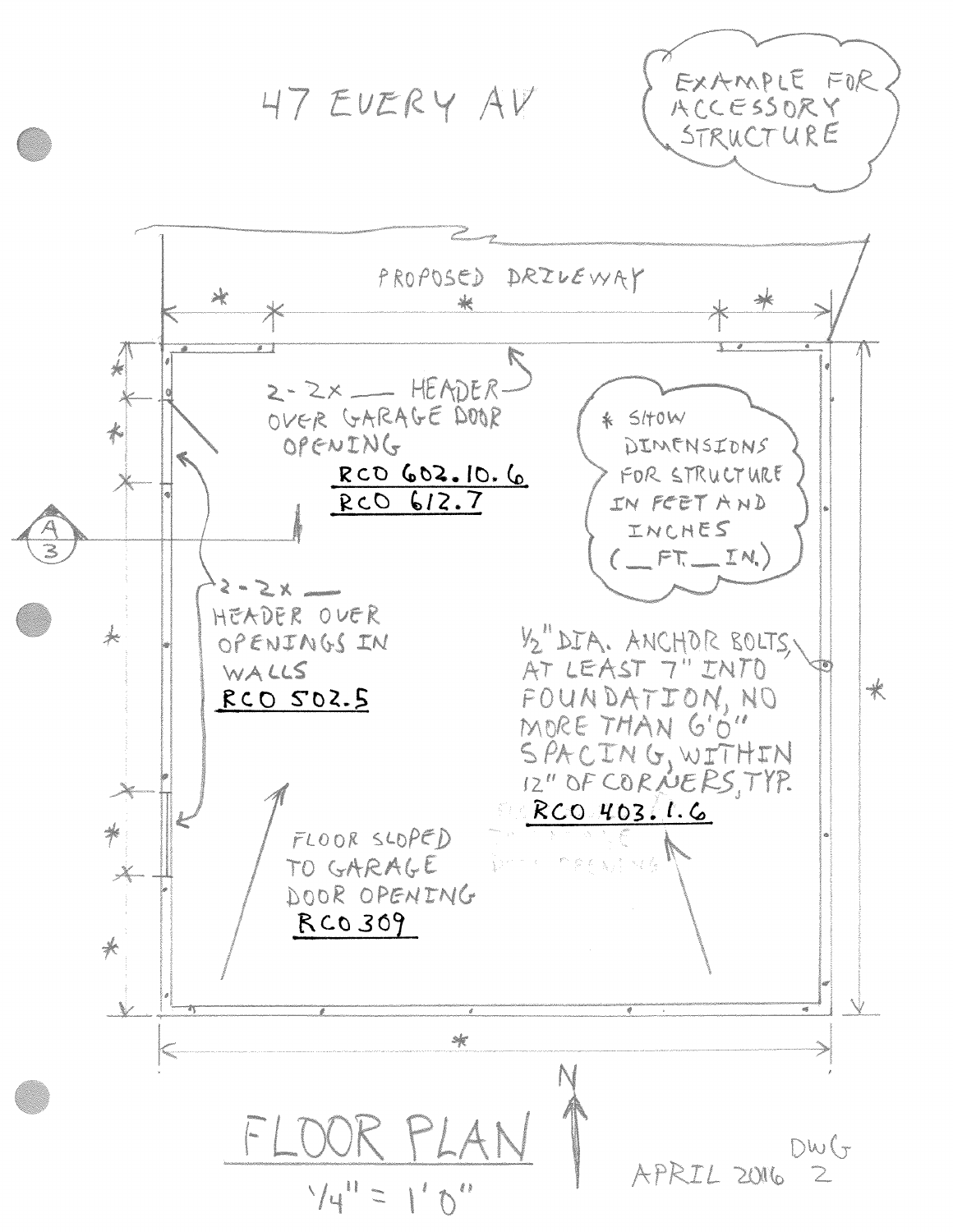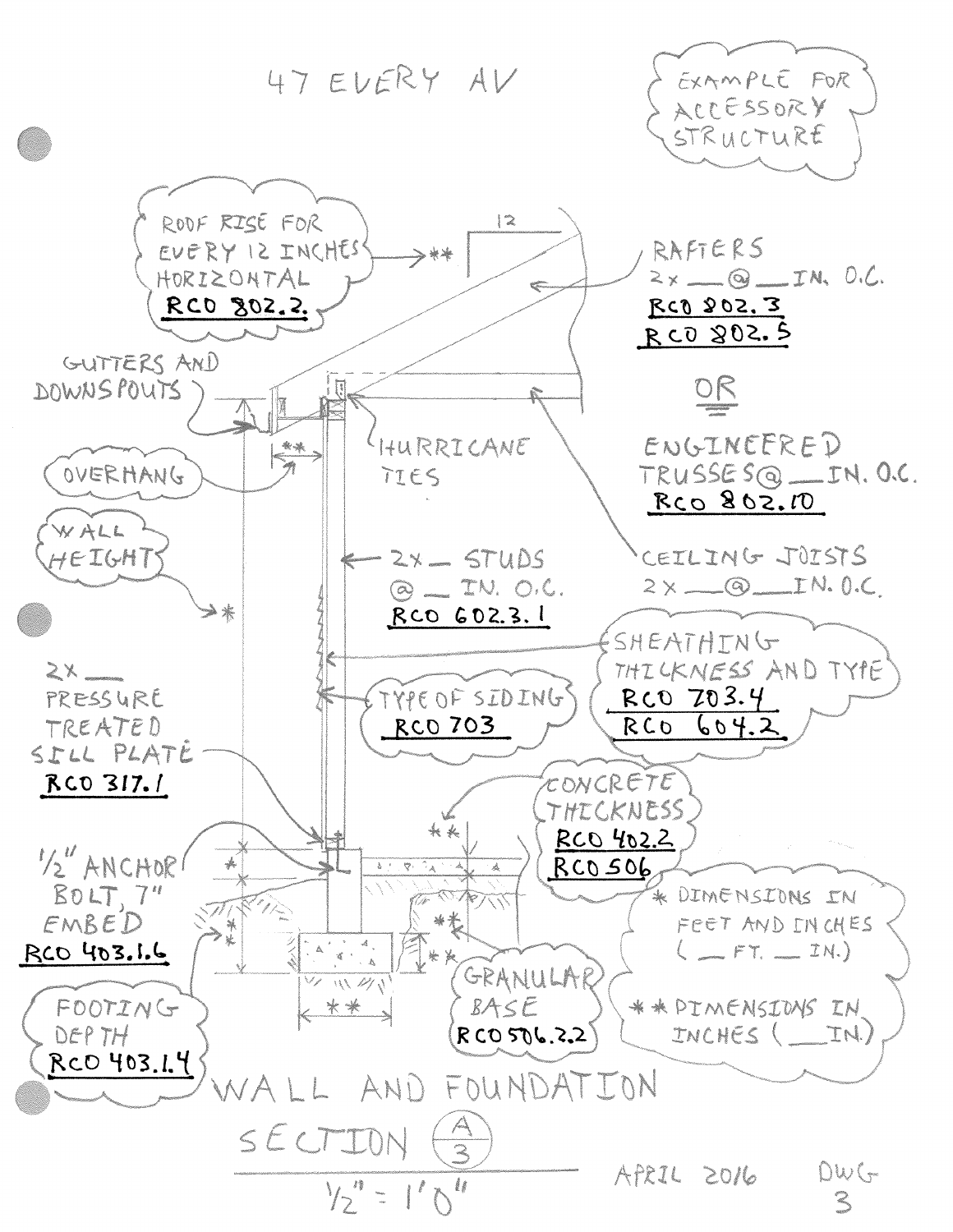